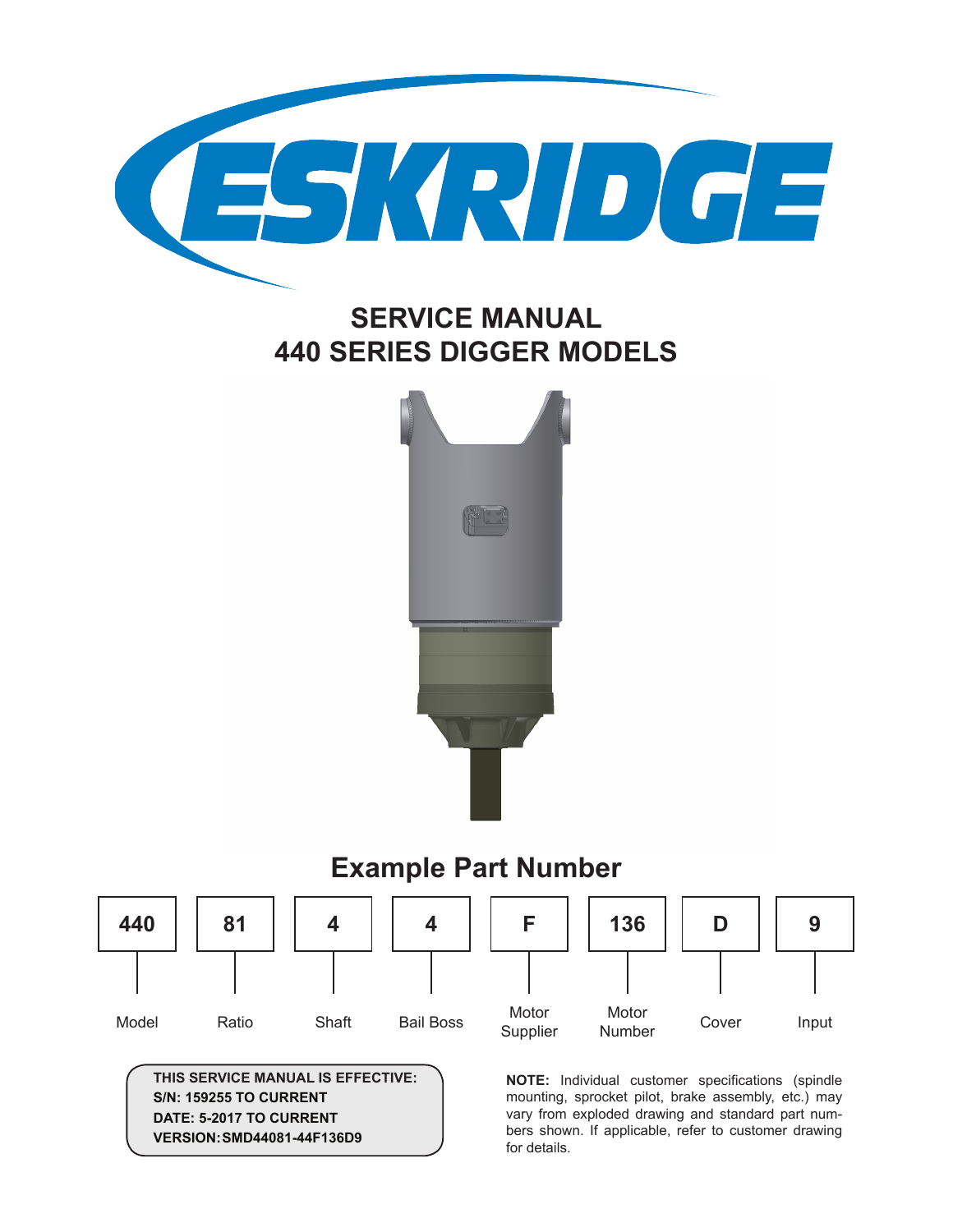

STANDARD

44081-44F136D9 EFFECTIVE FROM: SN-159255 05-09-17

| <b>GROUP</b> | <b>ITEM</b>              | QTY     | <b>PARTS LIST</b><br>PART NUMBER | <b>DESCRIPTION</b>                                   |
|--------------|--------------------------|---------|----------------------------------|------------------------------------------------------|
|              | 1                        | 1       | 42-004-3022                      | BASE                                                 |
|              | 2                        | 1       | 42-004-4102                      | D440 SHAFT                                           |
|              | 3                        | 1       | 25-004-1232                      | COVER-'D' 4-BOLT (250/252)                           |
|              | 4                        | 1       | 25-004-1762                      | <b>INPUT GEAR</b>                                    |
| 5            |                          | (1)     | 42-005-0131                      | CARRIER ASSY-SEC (440/4.77:1)                        |
|              | 5A                       | 1       | 42-004-1402                      | <b>CARRIER SEC</b>                                   |
|              | 5B                       | 3       | 42-004-1092                      | PLANET GEAR - SEC                                    |
|              | 5C                       | 3       | 42-004-1332                      | PLANET SHAFT - SEC (440)                             |
|              | 5 <sub>D</sub>           | 120     | 01-106-0040                      | PLANET ROLLER                                        |
|              | 5Е<br>5F                 | 6<br>3  | 42-004-1362                      | <b>THRUST WASHER</b><br>ROLL PIN (3/16X1-3/4)        |
|              | 5G                       | 9       | 01-153-0220<br>42-004-1352       | SPACER - LOOSE ROLLER 440                            |
|              | 5J                       | 1       | 01-160-0680                      | RETAINING RING (SMALLEY VS-412)                      |
|              | 6                        | 1       | 42-004-1472                      | <b>SUN GEAR</b>                                      |
| 7            |                          | (1)     | 42-005-0101                      | CARRIER ASSY-PRI (440/3.95:1)                        |
| 9            | 7A                       | 1       | 42-004-1062                      | PRI CARRIER                                          |
|              | 7B                       | 3       | 42-004-1102                      | PLANET GEAR-PRI                                      |
|              | 7C                       | 3       | 42-004-1342                      | PLANET SHAFT - PRI (440)                             |
|              | 7D                       | 60      | 01-106-0040                      | PLANET ROLLER                                        |
|              | 7E                       | 6       | 42-004-1362                      | <b>THRUST WASHER</b>                                 |
|              | 7F                       | 3       | 01-153-0220                      | ROLL PIN (3/16X1-3/4)                                |
|              | 7G                       | 6       | 42-004-1352                      | SPACER - LOOSE ROLLER 440                            |
|              | 7H                       | 1       | 01-160-0690                      | <b>RETAINING RING</b>                                |
|              | 8                        | 1       | 42-004-1512                      | <b>SUN GEAR</b>                                      |
|              |                          | (1)     | 25-005-2201                      | <b>CARRIER ASSY</b>                                  |
|              | 9A                       | 1       | 25-004-1692                      | PRIMARY CARRIER                                      |
|              | 9B                       | 3       | 25-004-1712                      | PLANET GEAR - PRI<br>PLANET SHAFT (PRI)              |
|              | 9C<br>9D                 | 3<br>36 | 25-004-1442<br>01-106-0010       | <b>ROLLER</b>                                        |
|              | 9E                       | 6       | 13-004-1582                      | THRUST WASHER - PLANET                               |
|              | 9F                       | 3       | 01-153-0020                      | <b>ROLL PIN</b>                                      |
|              | 9G                       | 12      | 13-004-1592                      | <b>SPACER</b>                                        |
| 12           | ÷,                       |         |                                  | <b>RING GEARS</b>                                    |
|              | 12A                      | 1       | 25-004-1562                      | <b>RING GEAR PRIMARY</b>                             |
|              | 12B                      | 1       | 42-004-1042                      | RING GEAR - PRI (440)                                |
|              | 12C                      | 1       | 42-004-1032                      | RING GEAR - SEC (440)                                |
| 14           |                          |         |                                  | THRUST WASHERS & BEARINGS                            |
|              | <b>14A</b>               | 1       | 25-004-1752                      | WASHER - INPUT THRUST - 254                          |
|              | 14B                      | 1       | 25-004-1132                      | <b>CARRIER THRUST WASHER</b>                         |
| 16           | $\overline{\phantom{a}}$ | (1)     | 42-016-2043                      | <b>SEAL KIT</b>                                      |
|              | 16A                      | 1       | 01-405-0770                      | SEAL                                                 |
|              | 16B                      | 1<br>2  | 01-402-0890                      | <b>O-RING</b>                                        |
|              | <b>16C</b><br>16D        | 3       | 01-402-0020<br>01-402-0840       | O-RING (PARKER#276)                                  |
| 20           | $\overline{\phantom{a}}$ | ×,      |                                  | O-RING (PARKER #280)<br><b>OUTPUT SHAFT BEARINGS</b> |
|              | 20A                      | 1       | 01-102-0290                      | <b>BEARING CONE</b>                                  |
|              | 20B                      | 1       | 01-103-0290                      | <b>BEARING CUP</b>                                   |
|              | 20C                      | 1       | 01-102-0280                      | <b>BEARING CONE</b>                                  |
|              | 20 <sub>D</sub>          | 1       | 01-103-0280                      | <b>BEARING CUP</b>                                   |
| 25<br>$30\,$ |                          |         |                                  | <b>HARDWARE</b>                                      |
|              | 25A                      | 20      | 01-150-1950                      | HHCS 5/8-11 X 9.5                                    |
|              | 25B                      | 2       | 01-150-1890                      | HHCS (3/4-10 UNC 1.75" GR5)                          |
|              | 25C                      | 20      | 01-150-1880                      | HHCS 5/8-11 X 4                                      |
|              | 25G                      | 40      | 01-166-0040                      | LOCKWASHER - 5/8 ZINC PLATED                         |
|              | 25J                      | 2       | 01-166-0350                      | HARDWASHER - 3/4; 1.25 O.D.                          |
|              | $\overline{\phantom{a}}$ | ۰       | $\overline{\phantom{a}}$         | PLUGS & FITTINGS                                     |
|              | 30A                      | 3       | 01-207-0100                      | PIPE PLUG 3/4 NPT MAGNETIC                           |
|              | 30B                      | 1       | 01-207-0020                      | PIPE PLUG (1/4 NPT- HOLLOW HEX)                      |
|              | 30F                      | 1       | 01-201-0760                      | CAP                                                  |
|              | 30G                      | 1       | 01-201-0792                      | <b>FITTING</b>                                       |
|              | 30H<br>$\sim$            | 1       | 01-201-0520                      | ADAPTOR SAE-12-1/8 NPT                               |
| 35           | 35A                      | $\star$ | 42-004-1202                      | MISCELLANEOUS<br>SHIM - OUTPUT SHAFT (440)           |
|              | 35B                      | 1       | 42-004-1222                      | SPLIT RING                                           |
|              | 35C                      | 1       | 42-004-1212                      | LOCK RING (440)                                      |
|              | 35D                      | 1       | 01-216-0020                      | <b>RELIEF VALVE</b>                                  |
|              | 35E                      | 1       | 42-004-2072                      | <b>RING ADAPTER</b>                                  |
|              | 35F                      | 1       | 01-160-0740                      | <b>RETAINING RING</b>                                |
|              | 37                       | 1       | 42-005-0171                      | 440 BAIL ASSEMBLY w/3" PIN                           |
|              | 50                       | 1       | 01-304-1360                      | MOTOR                                                |



\*QUANTITY DEPENDANT UPON DESIRED BEARING PRELOAD X44081-44F136D9 ECN: - REV: A 05-08-17 HWP

**Model D440 service manual, SM 44081-44F136D9 Page 2**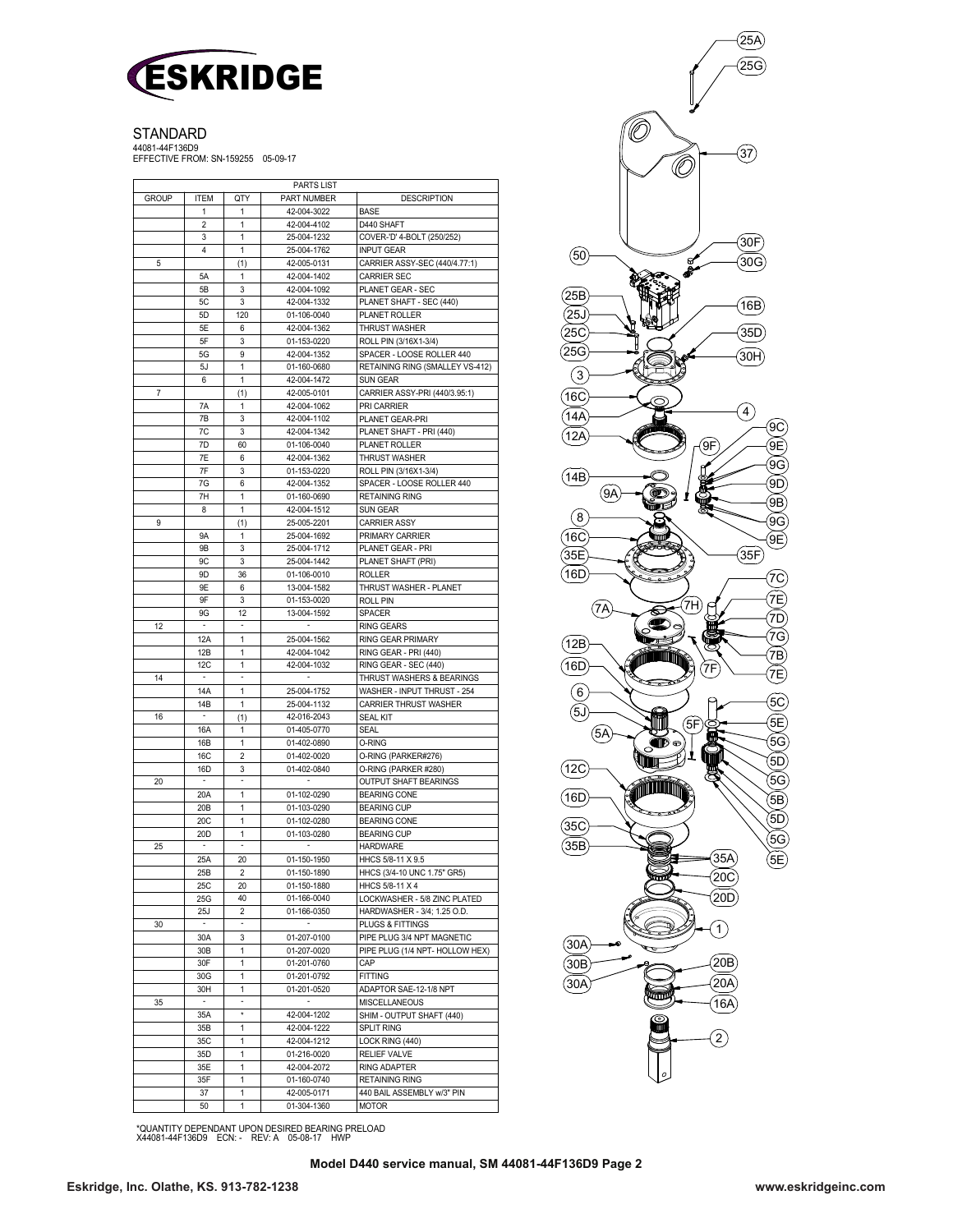### **LUBRICATION & MAINTENANCE**

Using the chart below, determine an appropriate lubricant viscosity. Use only EP (extreme pressure) or API GL-5 designated lubricants. Change the lubricant after the first 50 hours of operation and at 500 hour intervals thereafter. The auger drive should be partially disassembled to inspect gears and bearings at 1000 hour intervals.



#### **Recommended ambient and operating temperatures for conventional and synthetic gear lubricants**

**Note: Ambient temperature is the air temperature measured in the immediate vicinity of the gearbox. A gearbox exposed to the direct rays of the sun or other radiant heat sources will operate at higher temperatures and therefore must be given special consideration. The max operating temp must not be exceeded under any circumstances, regardless of ambient temperature.**

If your unit was specified "shaft up" or with a "-Z" option, a grease zerk was provided in the base housing. For shaft-up operation, the output bearing will not run in oil and must be grease lubricated. Use a lithium based or general purpose bearing grease sparingly every 50 operating hours or at regular maintenance intervals. Over-greasing the output bearing should be avoided as it tends to fill the housing with grease and thicken the oil

### **ESKRIDGE MODEL D440 OIL CAPACITIES**



**WARNING: While working on this equipment, use safe lifting procedures, wear adequate clothing and wear hearing, eye and respiratory protection.**

### **ESKRIDGE PART NUMBER INTERPRETATION**

**Note: All non custom Eskridge Geardrives are issued a descriptive part number which includes information regarding the Model, means of shaft retention, base style, shaft style, input mounting, input shaft size, overall ratio and various available options. For a detailed breakdown of this information, please refer to Eskridge product specification sheets found at: http://www.eskridgeinc.com/diggers/diggerprodspecs.html**

!<br>-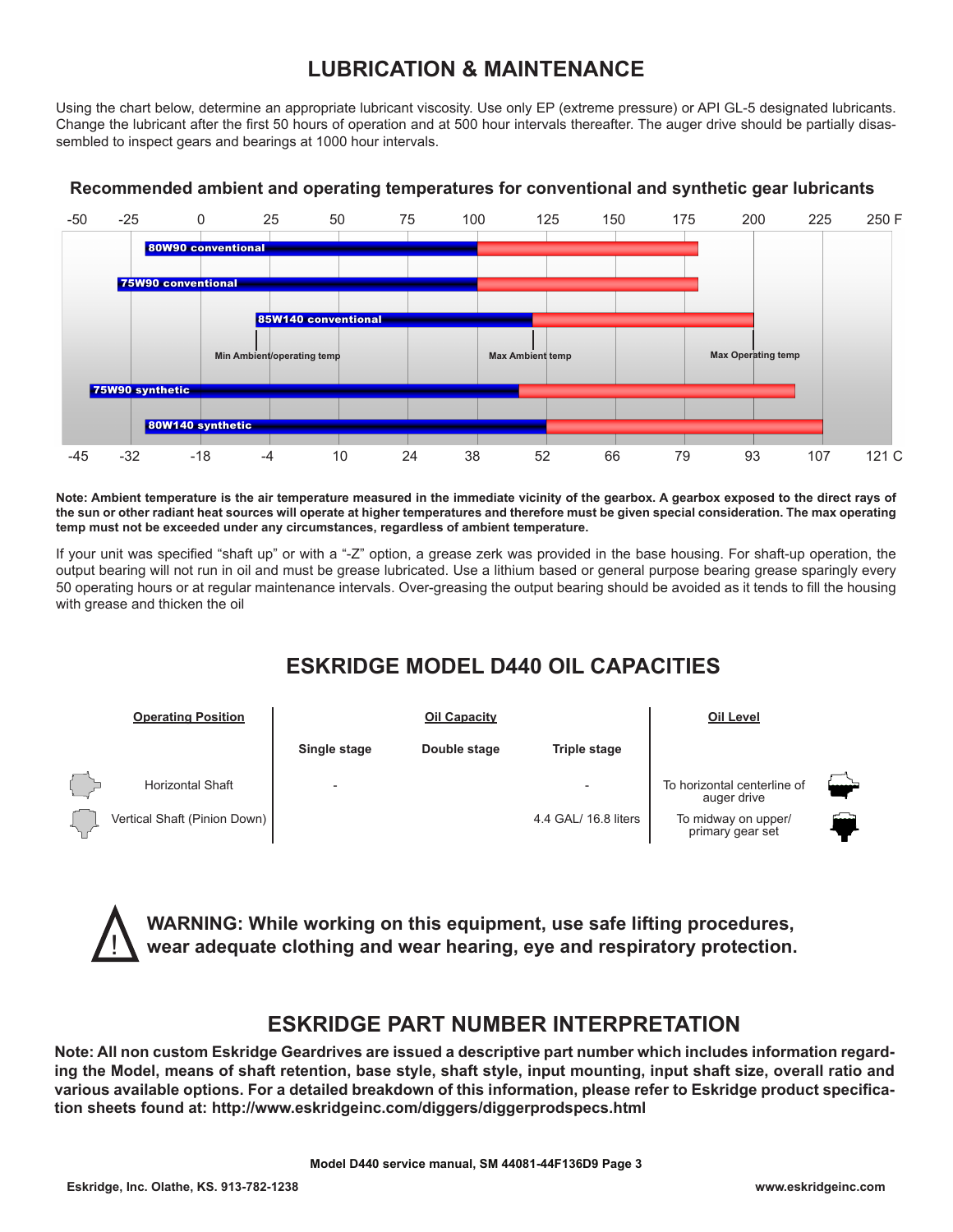# **Unit Disassembly Procedure**

- 1) Scribe a diagonal line across the unit from the bail **(37)** to the base **(1)** and the motor **(50)** to the cover **(35E)** before disassembly to aid in the proper positioning of pieces during reassembly.
- 2) Remove magnetic drain plugs **(30A)** and drain oil from unit. The oil will drain out faster and more completely if warm.
- 3) Remove the twenty hex-head capscrews **(25A)** and lockwashers **(25G)**.
- 4) Separate bail **(37)** from ring gear adapter **(35E)** and remove from digger assembly.
- 5) Install two hex-head capscrews **(25A)** into ring gear adaptor **(35E)** to retain gearbox assembly together.
- 6) Remove motor **(50)** from cover **(3)**.
- 7) Remove the twenty hex-head capscrews **(25C)** and lockwashers **(25G)**.
- 8) Remove cover **(3)**, thrust bearings **(14A & 14B)**, remove input gear **(4)**. Inspect o-ring **(16C)** discard if damaged or deformed.
- 9) Lift Stage I planet carrier assembly **(9)** out of the unit. Remove ring gear **(12A)** and inspect o-ring **(16C)**; discard if damaged or deformed.
- 10) Remove two hex-head capscrews **(25A)** and ring gear adapter **(35E)**. Remove ring gear adapter and inspect o-ring **(16D)** discard if damaged.
- 11) Remove Stage II sun gear **(8)**. Remove retaining ring **(7H)**  that retains Stage II carrier **(7)** to Stage III sun gear **(6)**. Lift the Stage II planet carrier assembly **(7)** out of gearbox.
- 12) Remove Stage III sun gear **(6)** and Stage II ring gear **(12B)**. Inspect o-ring **(16D)**; as before, discard if damaged.
- 13) Using a screwdriver, seal pick or similar tool remove the retaining ring **(5J)**, which retains the Stage III planet carrier to the output shaft. The retaining ring can be left in the carrier but must be removed from the groove.
- 14) With a suitable lifting apparatus and a hoist, lift the Stage III planetary assembly out of the unit **(5)**.
- 15) Remove Stage III ring gear **(12C)**. Inspect o-ring **(16D)**discard if damaged or deformed.
- 16) The unit is now separated into subassemblies. The area(s) requiring repair should be identified by thorough inspection of the individual components after they have been cleaned and dried.

# **Stage I Carrier Subassembly**

**(Items 9A, 9B, 9C, 9D, 9E, 9F & 9G)**  9F 9C 9E 9G



#### **Disassembly**

- 1) Rotate planet gears **(9B)** to check for abnormal noise or roughness in bearings **(9D)** or planet shafts **(9C)**. If further inspection or replacement is required, proceed as follows.
- 2) Drive roll pins **(9F)** completely into the planet shafts **(9C)**.
- 3) Press or drive planet shafts **(9C)** out of carrier **(9A)**.

#### **NOTE: Support only the carrier (9A) while pressing out planet shafts.**

- 4) Remove planet gears **(9B)** and thrust washers **(9E)** from the carrier **(9A).**
- 5) Inspect the planet gear **(9B),** bearing bore, planet shaft **(9C)** and rollers **(9D)**. Check for spalling, bruising or other damage. Replace components as necessary; rollers should be replaced only as a set of 12.
- 6) Check primary planet shafts **(9C)** for any abnormal wear, especially ones where bearings needed to be replaced. If any abnormal wear is found, replace planet shafts.
- 7) Use 3/16 inch pin punch to remove roll pins **(9F)** from planet shafts **(9C)**.

**NOTE: If either the rollers or the planet shafts (pins) are damaged, both components should be replaced.**

#### **Reassembly**

- 1) To install rollers in planet gear bore:
	- a) Set planet washer **(9E)** on work table, insert planet shaft in washer then slide two spacers **(9G)** over shaft **(9C)**.
	- b) Place planet gear **(9B)** centered over planet shaft **(9C).**
	- c) Install tweleve rollers into planet gear bore. Slide two spacers **(9G)** onto planet shaft, slide planet washer **(9E)** onto planet shaft **(9C)**.
	- d) Carefully remove planet shaft from this assembly and move the gear with bearings and washers to the carrier.
	- e) Align the planet gear/bearing assembly inside the carrier and install the planet shaft through the entire assembly.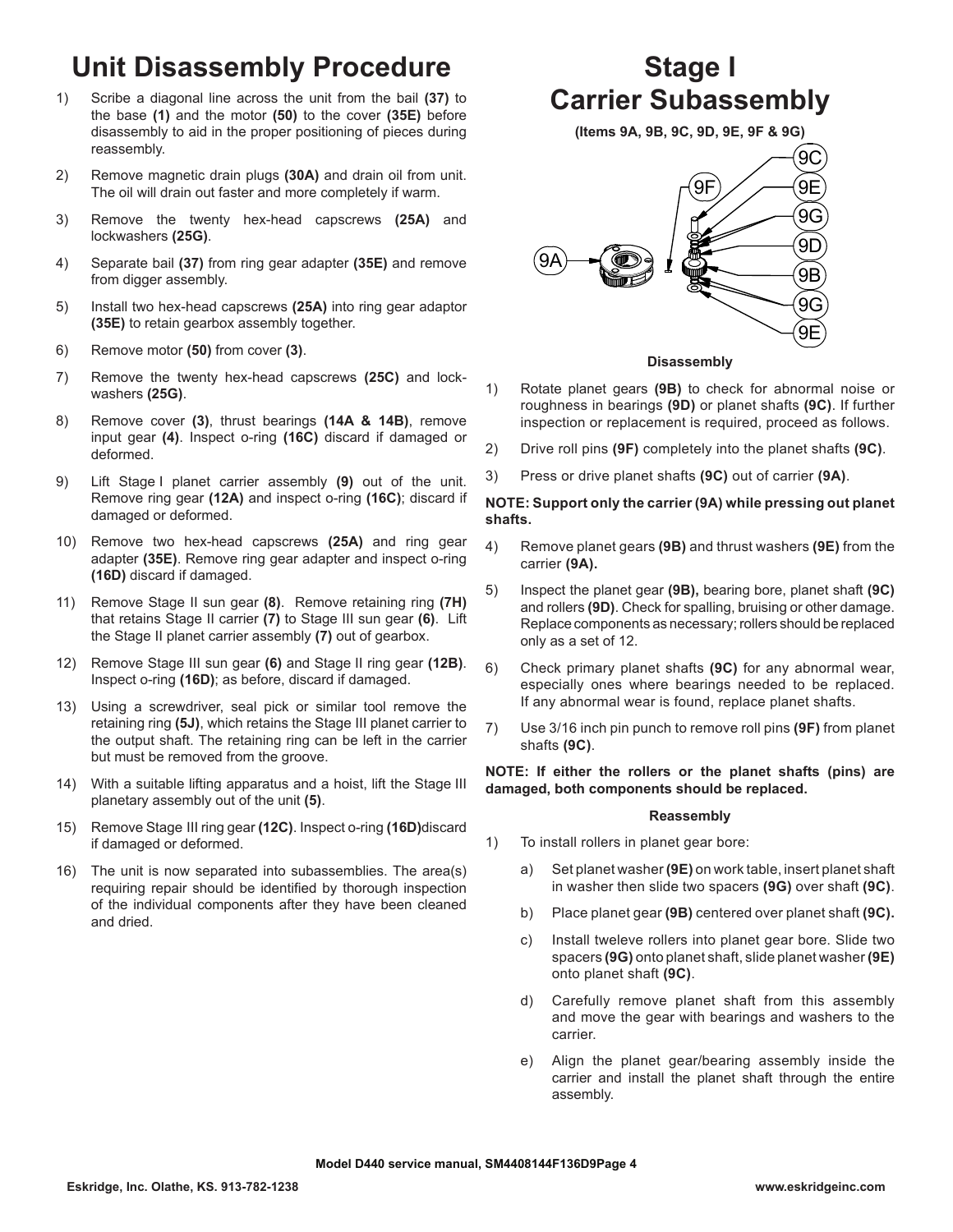- 2) Planet shafts **(9C)** should be installed with chamfered end of 3/16 inch hole toward outside diameter of the carrier **(9A)**. This will aid in alignment of holes while inserting roll pins **(9F)**.
- 3) Drive a roll pin **(9F)** through the carrier hole and into the planet shaft to retain the parts. Repeat for other planet gears.

## **Stage II Carrier Subassembly**

**(Items 7A, 7B, 7C, 7D, 7E, 7F, 7G & 7H)**



#### **Disassembly**

- 1) Rotate planet gears **(7B)** to check for abnormal noise or roughness in bearings **(7D)**. If further inspection or replacement is required, proceed as follows.
- 2) Drive roll pins **(7F)** completely into the planet shafts **(7C)**.
- 3) Slide planet shafts **(7C)** out of carrier **(7A)**.
- 4) Remove planet gears **(7B)**, washers **(7E)** and rollers **(7D)** from carrier **(7A)**.
- 5) Inspect the planet gear **(7B),** bearing bore, planet shaft **(7C)** and rollers **(7D)**. Check for spalling, bruising or other damage. Replace components as necessary; rollers should be replaced only as a set of 20.
- 6) Remove roll pins **(7F)** from primary planet shafts **(7C)** using a 3/16 inch pin punch.

**NOTE: If either the rollers or the planet shafts (pins) are damaged, both components should be replaced.**

#### **Reassembly**

- 1) Rebuild primary planet carrier assembly in reverse order using any needed new parts.
- 2) Install rollers in gear as follows:
	- a) Set planet washer **(7E)** on work table with planet gear **(7B)** positioned on top of washer. Center the planet washer to the planet gear as closely as possible.
	- b) Center the planet shaft **(7C)** in the planet gear **(7B)** bearing bore. Install roller spacer **(7G)** onto planet shaft.
	- c) Begin placing rollers **(7D)** around the shaft **(7C)**. There should be clearance for the last roller to slide in. Be sure to install 20 rollers in each planet gear.
	- d) Place spacer washer **(7G)** onto planet shaft.
	- e) Place a washer **(7E)** over the shaft **(7C)** onto gear.
	- f) Carefully slide the assembly off the table, holding the lower planet washer **(7E)** and planet gear **(7B)**.
- g) Slide the planet shaft **(7C)** out of the assembly and slide the assembly into the carrier.
- h) Align the planet gear/bearing assembly inside the carrier and install the planet shaft through the entire assembly.
- 3) Planet shafts **(7C)** should be installed with the chamfered end of the 3/16 inch hole towards the outside diameter of the carrier **(7A)**; this will aid in alignment of holes while inserting roll pins **(7F)**.
- 4) Drive roll pin **(7F)** into the carrier hole and into the planet shaft to retain the parts. Repeat for remaining planet gears.

## **Stage III Carrier Subassembly**

**(Items 5A, 5B, 5C, 5D, 5E, 5F, 5G & 5J)**



#### **Disassembly**

- 1) Rotate planet gears **(5B)** to check for abnormal noise or roughness in bearings **(5D)**. If further inspection or replacement is required, proceed as follows.
- 2) Drive roll pins **(5F)** completely into the planet shafts **(5C)**.
- 3) Slide planet shafts **(5C)** out of carrier **(5A)**.
- 4) Remove planet gears **(5B)**, washers **(5E)**, spacers **(5G)** and rollers **(5D)** from carrier **(5A)**.
- 5) Inspect the planet gear **(5B),** bearing bore and planet shaft **(5C)** and rollers **(5D)**. Check for spalling, bruising or other damage. Replace components as necessary; rollers should be replaced only as a set of 40 (2 rows of 20).
- 6) Remove roll pins **(5F)** from secondary planet shafts **(5C)** using a 3/16 inch pin punch.

**NOTE: If either the rollers or the planet shafts (pins) are damaged, both components should be replaced.**

#### **Reassembly**

- 1) Rebuild Stage III planet carrier assembly in reverse order using any needed new parts.
- 2) Place the spiral-wound retaining ring **(5J)** in the depression at the center of the carrier **(5A)** in preparation for installation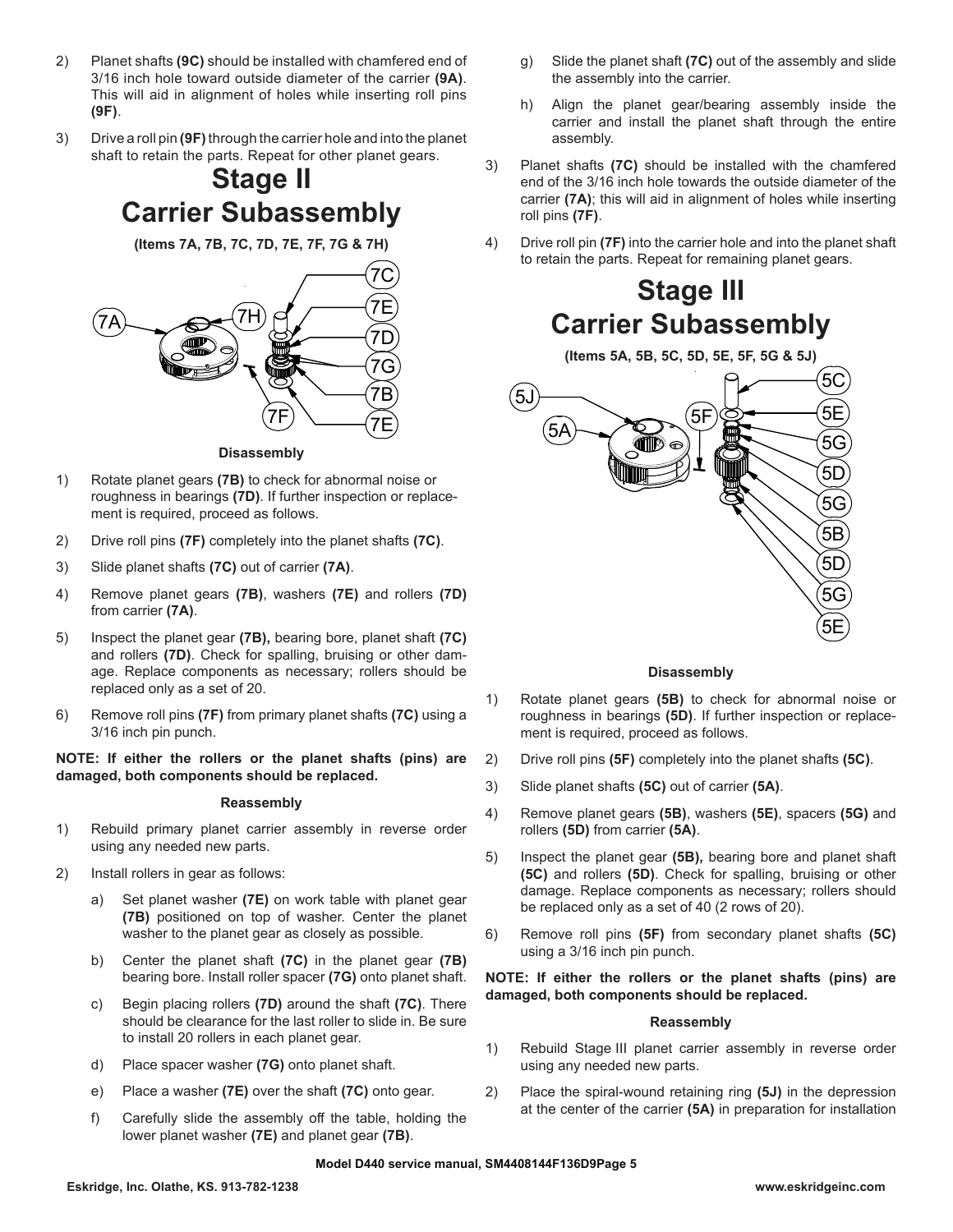onto the output shaft **(2)**.

- 3) Install rollers in gear as follows:
	- a) Set planet washer **(5E)** on work table with planet gear **(5B)** centered on top of washer. Center the planet washer and the planet gear as closely as possible.
	- b) Slide a spacer **(5G)** over the planet shaft.
	- c) Center the planet shaft **(5C)** in the planet gear **(5B)** bearing bore.
	- d) Begin placing rollers **(5D)** around the shaft **(5C)**. There should be clearance for the last roller to slide in. Be sure to install 20 rollers per row in the planet gear **(5D)**.
	- e) Slide a spacer **(5G)** over the first row of rollers **(5D)**.
	- f) Place a second row of rollers **(5D)** around the planet shaft **(5C)** as before.
	- g) Slide a spacer **(5G)** over the second row of rollers **(5D)**.
	- h) Place a washer **(5E)** over the gear **(5B)** onto the shaft **(5C)**.
	- i) Carefully slide the assembly off the table, holding the lower planet washer **(5E)** and planet gear **(5B)**.
	- j) Slide the planet shaft **(5C)** out of the assembly and slide the assembly into the carrier **(5A)**.
	- k) Align the planet gear/bearing assembly inside the carrier and install the planet shaft through the entire assembly.
- 4) Planet shafts **(5C)** should be installed with the chamfered end of the 3/16 inch hole towards the outside diameter of the carrier **(5C)**. This will aid in alignment of holes while inserting roll pins **(5F)**.
- 5) Drive roll pin **(5F)** through the carrier hole and into the planet shaft to retain the parts. Repeat for the other planet gears.

## **Base Subassembly**

**(Items 1, 2, 16A, 20A, 20B, 20C, 30A, 30B, 35A, 35B & 35C)**



**Disassembly**

1) Remove the lock ring **(35C)** using a heel bar or puller; if using a heel bar, be sure not to pry against the cage of the inner bearing **(20C)**. Remove the split ring segments **(35B)** and shims **(35A)**.

**Caution: Since the output shaft is no longer retained, care should be taken to avoid personal injury. Care should also be taken not to damage it when it is pressed through base.**

2) Base **(1)** should be set pinion side down, as shown, on a plate or table. Press output shaft **(2)** through the bottom of base by applying a load to top end (internal end) of shaft until it passes through inner shaft bearing cone **(20C)**.

#### **Note: Removing the shaft from the base assembly damages the shaft seal and the seal will need to be replaced.**

- 3) A gear puller may be used to remove the outer bearing cone **(20A)** from the shaft **(2)**. If reusing old bearing cone, do not pull on or damage roller cage. Remove the shaft seal **(16A)** from the shaft for replacement.
- 4) Inspect inner and outer bearing cups **(20B & 20D)**. If cups are damaged, drive them out using a brass drift and utilizing the bearing knock-out notches in the base **(1)**

#### **Reassembly**

1) Press outer bearing cone **(20A)** (large end down as shown) onto the shaft until it seats against the shoulder.

**Note: Press bearing cone onto output shaft by pressing on inner race only. DO NOT press on roller cage, as it may damage bearing.** 

2) Clean all foreign material from magnetic oil plug **(30A)** located on the side of the base **(1)**.